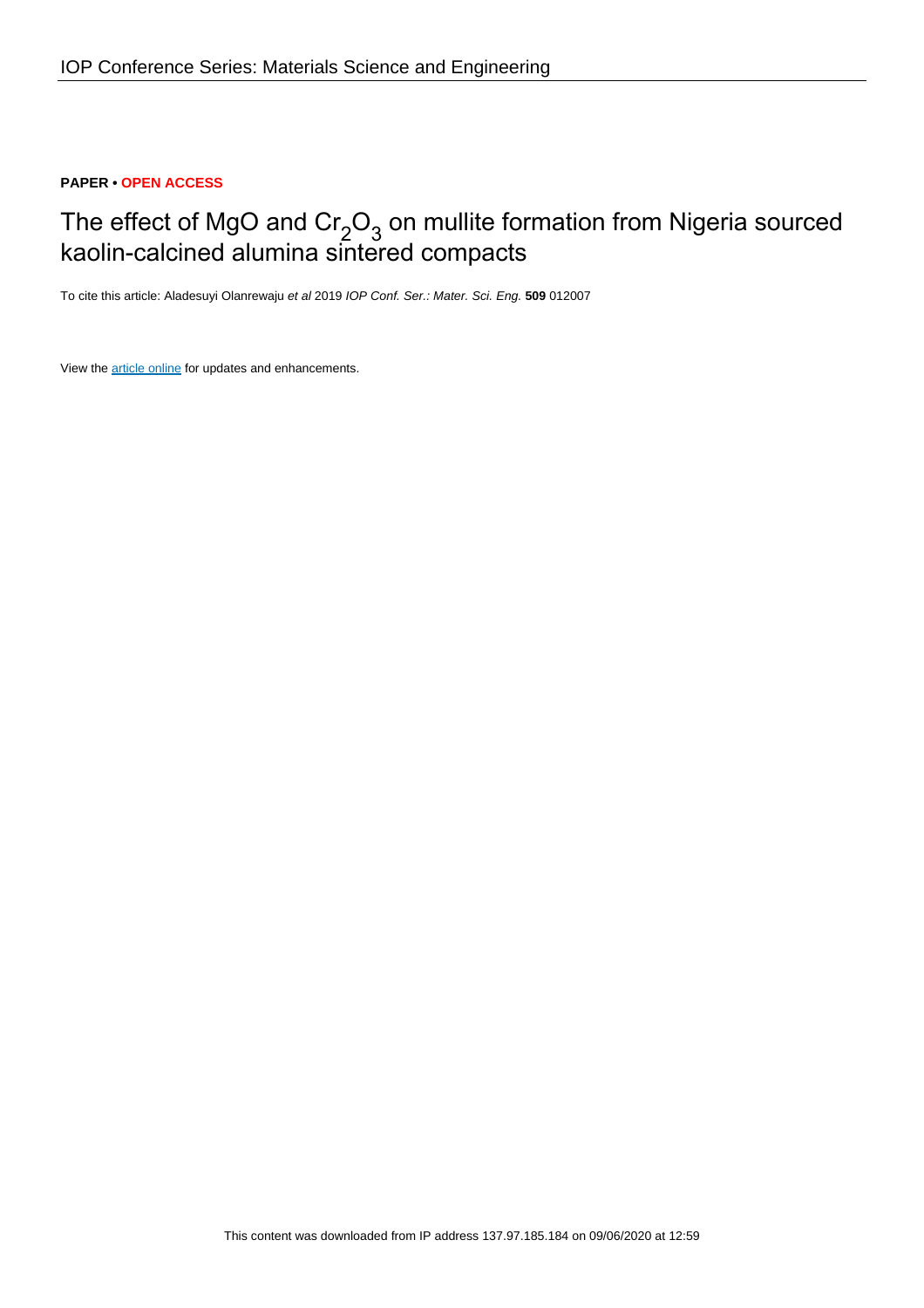## **The effect of MgO and Cr2O<sup>3</sup> on mullite formation from Nigeria sourced kaolin-calcined alumina sintered compacts**

**Aladesuyi Olanrewaju1,a , Ajanaku Kolawole Oluseyi1,b , Swapan Kumar Das2,c**

<sup>1</sup> Covenant University, Km.10, Idiroko Road, Canaanland, Ota, Ogun State, Nigeria.

<sup>2</sup> Formerly Chief Scientist, CSIR-CGCRI, Kolkata-700032, India & Presently Guest Faculty, Ceramic Engineering, Department of Chemical Technology, 92, A P C

Road, Calcutta University, Kolkata-700009, India.

Email: <sup>a</sup> [olanrewaju.aladesuyi@covenantuniversity.edu.ng;](mailto:olanrewaju.aladesuyi@covenantuniversity.edu.ng)

<sup>b</sup> [kola.ajanaku@covenantuniversity.edu.ng;](mailto:kola.ajanaku@covenantuniversity.edu.ng) c [swapancsir@gmail.com](mailto:swapancsir@gmail.com)

**Abstract.** Mullite being one of the most important aluminosilicate materials has a lot of unique properties and industrial applications. Hence the need to produce via cheap and available starting materials is paramount. In this present study, mullite was synthesized from sintering of Nigerian sourced kaolin–alumina (high purity from Almatis) after reacting samples have been mixed in a high speed ball milling machine in the presence of MgO and  $Cr_2O_3$  additives. The samples were uniaxially pressed in a mould to form compact and sintered at temperature of 1400-1600°C. Bulk density, apparent porosity, and modulus of rupture were investigated as a function of sintering temperature and presence of dopant. Microstructural studies using scanning electron microscope (SEM) and X-ray diffraction (XRD) studies were carried out on the kaolin-alumina sintered compacts. Results from the study indicate that mullite was successfully synthesized, as XRD pattern showed the presence of mullite as major phases at 1600°C without any trace of cristobalite (unreacted silica) or quartz. SEM studies showed the presence of needle-shaped mullite. The doped samples showed little improvement in the physico-mechanical properties of the aggregate. However, the degree of mullitisation for the doped samples at 1600°C far exceeds that of the undoped samples.  $Cr_2O_3$  doped has 94.48% mullitisation while MgO has 79.96% mullitisation. The undoped sample has 59.19% degree of mullitisation. MgO doped was better densified.

**Key** words: Clay, alumina, sintering, MgO doping, Cr<sub>2</sub>O<sub>3</sub> doping, mullite

#### **1. Introduction**

Mullite ceramics  $(3Al_2O_3.2SiO_2)$  have recently generated a lot of interest due to its outstanding properties, such as low thermal expansion, low dielectric constant, high melting point, high thermal shock resistance and excellent creep resistance which has useful applications in the refractory industry [1, 2]. The composition of mullite is mostly denoted as  $3Al_2O_3$ 'SiO<sub>2</sub> (71.83 wt.%  $Al_2O_3$ ). However, the most relatively abundant form of mullite has about 71-76 wt.%  $Al_2O_3$ , 23-24 wt.%  $SiO_2$ , and minute amount of TiO<sub>2</sub>, Fe<sub>2</sub>O<sub>3</sub>, CaO and MgO. The composition of mullites strongly depends on the starting materials and temperature treatment [3]. Several authors have carried out the synthesis of mullite through cost effective means [4, 5]. Materials such as clay, rice husk and other forms of naturally occurring aluminosilicate can be used as starting materials for mullite production. However, mullite synthesized from these sources do experience some limitations such as poor densification, low strength and high presence of impurity substance. Therefore, the choice of a synthetic method which will give a

Content from this work may be used under the terms of theCreative Commons Attribution 3.0 licence. Any further distribution of this work must maintain attribution to the author(s) and the title of the work, journal citation and DOI. Published under licence by IOP Publishing Ltd 1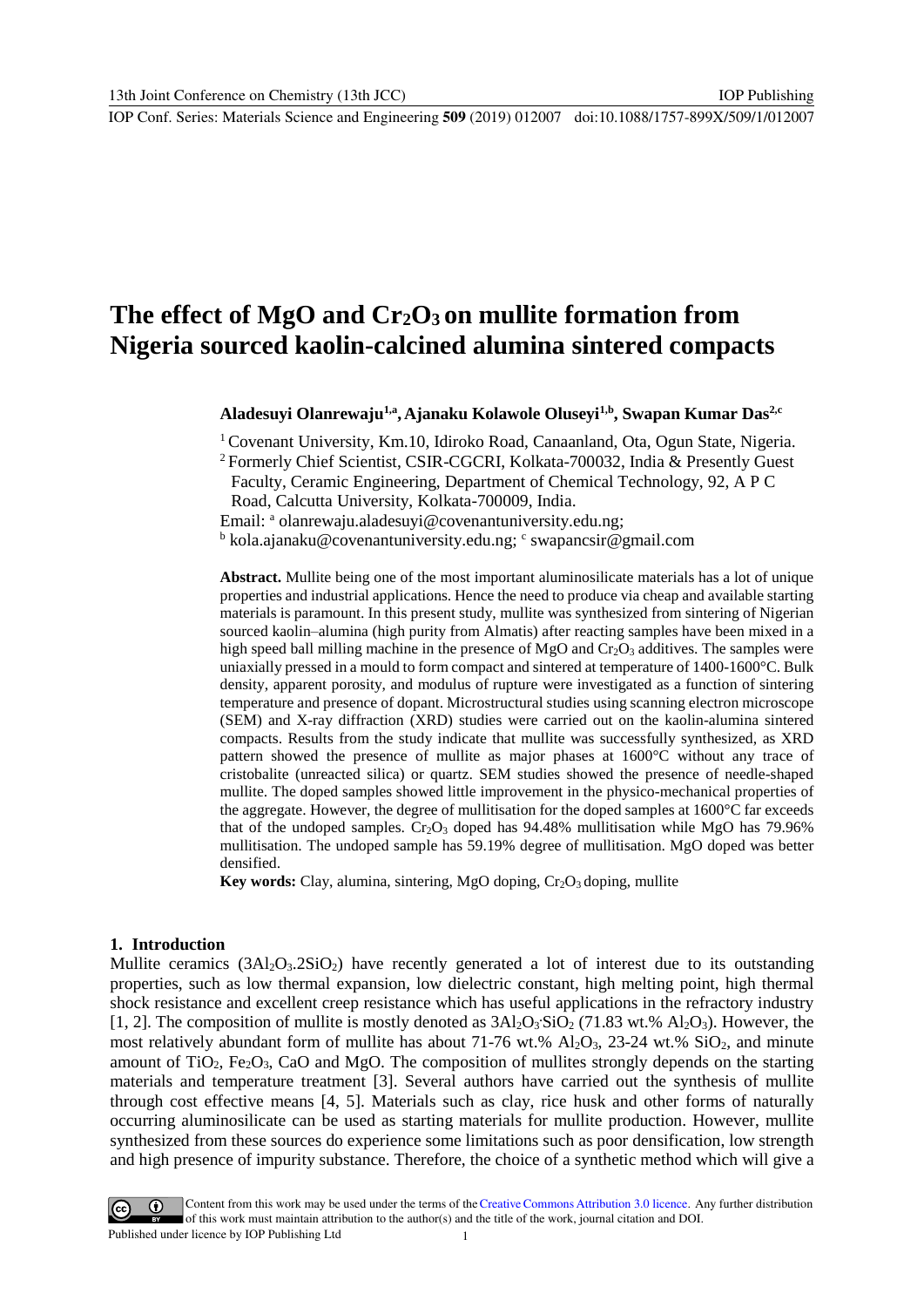IOP Publishing

high yield and also economically viable is important in mullite synthesis. The utilization of cheap and readily available alumina-silica starting materials, such as Nigeria kaolinite, will be of immense benefit in achieving the production of mullite.

Kaolin is very stable at high temperature and possess an excellent thermal shock resistance. Its refractoriness, porosity, permeability and plasticity are the qualities that makes it one of the most viable raw material for the production of certain ceramic materials such as mullite and porcelain. Nigeria as a country has massive deposits of kaolin and they are distributed all around the entire length and breadth of the nation. After some scientific studies was carried out on these kaolin deposits, a lot of them have been found to belong to the refractory clay group [6].

The development of synthetic approaches for mullite have been reported [7-9] but the most affordable of all is the thermal decomposition of kaolin which occurs at 1050-1500°C and kaolin plus alumina in the temperature range of 1400-1650°C [4, 10]. In the solid state sintering method of mullite synthesis, kaolin and all other materials are heated at an elevated temperature, to yield mullite and cristobalite as shown in the scheme 1.

| $Al_2O_3$ . 2SiO <sub>2</sub> .2H <sub>2</sub> O<br>Kaolinite | $400 - 600$ <sup>o</sup> C | 2H <sub>2</sub> O<br>$AI2O3 2SiO2$<br><b>Amorphous Kaolinite</b> |   |                   |  |  |
|---------------------------------------------------------------|----------------------------|------------------------------------------------------------------|---|-------------------|--|--|
| $2[AI_2O_3 2SiO_2]$                                           | 900-1000 <sup>o</sup> C    | $2Al2O3$ .3SiO <sub>2</sub><br>Spinel structure phase            |   | SiO,<br>Amorphous |  |  |
| $3$ [2Al <sub>2</sub> O <sub>3</sub> , $3$ SiO <sub>2</sub> ] | 1050-1200°C                | $2[3Al2O3 2SiO2]$<br>Mullite                                     | ٠ | 5SiO <sub>2</sub> |  |  |
| SiO <sub>2</sub><br><b>Amorphous</b>                          | 1050-1200 <sup>o</sup> C   | SiO,<br>cristobalite                                             |   |                   |  |  |

**Scheme 1**. Phase transformation during heating of kaolinitic clay [11].

Addition of extra alumina reacts with amorphous silica to form mullite at a higher temperature usually 1400 to 1600 $^{\circ}$ C [12]. Secondary mullite formation begins at 1400 $^{\circ}$ C due to the transitory dissolution of alumina into liquids followed by mullite crystal formation [13]. Mullite formation is initially slow but becomes extremely fast at 1600°C [14], justifying the firing temperature of the aggregate between 1400-1600°C.

Various studies have revealed that the addition of certain additives such as transition metal ion and ions of group 1 and 2 elements through their oxides favours the formation of mullite from precursor materials [1, 3, 15]. It has also been established that oxides of transition metals such as  $V_2O_5$ ,  $Nb_2O_5$ ,  $Ta<sub>2</sub>O<sub>5</sub>$ , TiO<sub>2</sub> and Cr<sub>2</sub>O<sub>3</sub> assist mullite formation [16]. The presence of these dopant ions reduces the mullitisation temperature and facilitates grain growth [1, 17].

In the present study, an attempt has been made to study the influence of  $Cr^{3+}$  and  $Mg^{2+}$ in a mixture of 50:50 (%) Nigerian kaolin and calcined alumina powder on mullite formation when sintered at different temperatures (1400-1600°C). The bulk density, strength development, phase and microstructural evolution were determined and discussed in this paper.

## **2. Experimental**

The same source of processed kaolinitic clay (Abule Onikosin Road in Abeokuta area of Ogun State, Nigeria) which was utilized in our previous work [11] and reactive alumina, obtained from almatis (99% purity) were used for this study. Analytical grade chromium oxide and magnesium oxide was procured from Klinscent laboratory limited. The chemical constituents present in the starting materials were determined using different techniques namely: volumetric method for  $SiO<sub>2</sub>$  and  $Al<sub>2</sub>O<sub>3</sub>$ ; complexometric method for CaO and MgO; spectrophotometry [LAMBDA-45, PerkinElmer, USA] for Fe<sub>2</sub>O<sub>3</sub>, TiO<sub>2</sub>; flame photometry [PFP-7, Jenway, UK] for Na<sub>2</sub>O and K<sub>2</sub>O and loss on ignition (LOI) by heating the samples up to 800°C gravimetrically.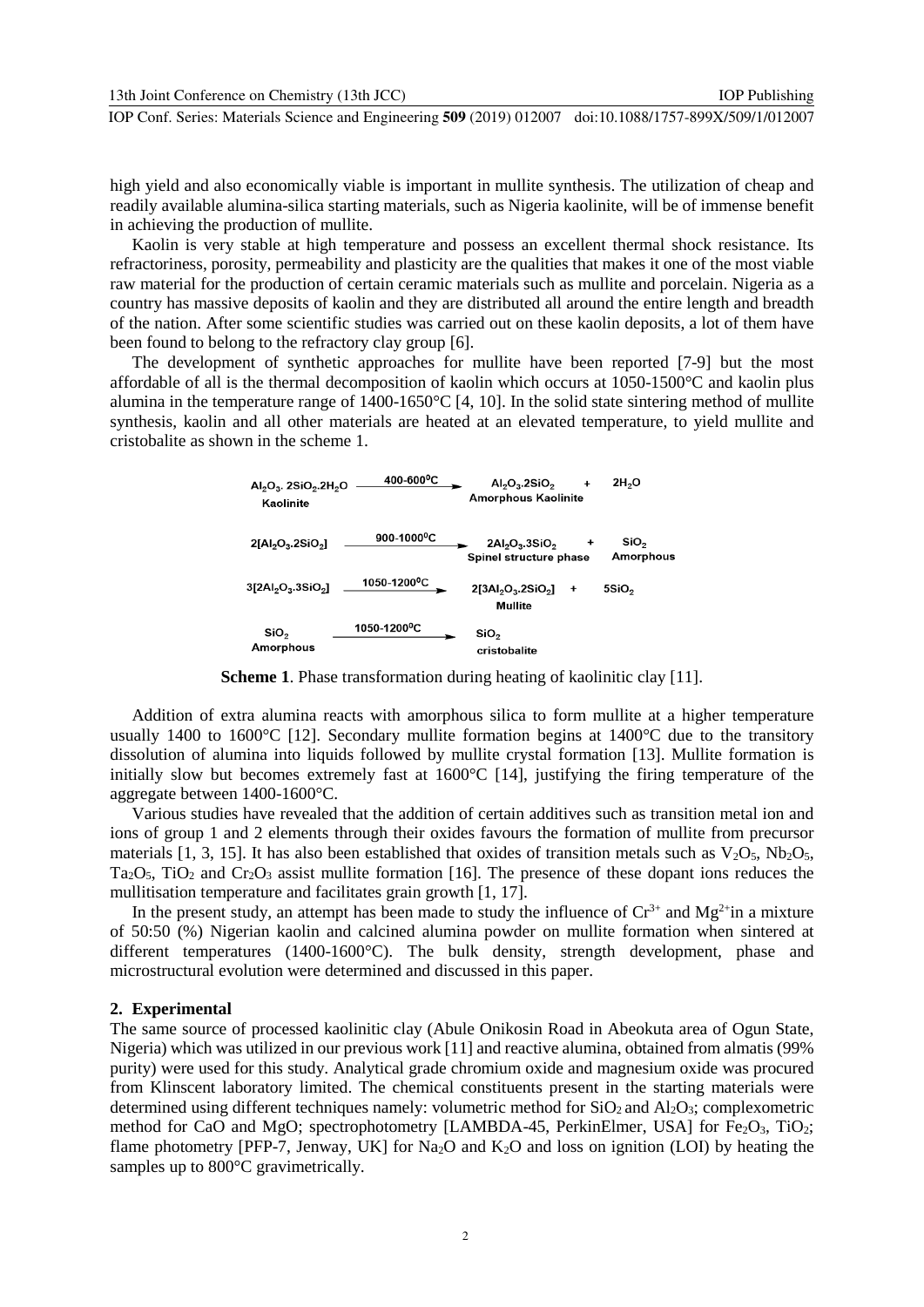13th Joint Conference on Chemistry (13th JCC)

IOP Conf. Series: Materials Science and Engineering **509** (2019) 012007 doi:10.1088/1757-899X/509/1/012007

The kaolin used for this study was collected from Abule Onikosin Road in Abeokuta area of Ogun State, Nigeria. Abeokuta is located within latitude  $7^{\circ}8'32''$  N and longitude  $3^{\circ}27'3''$  E south western part of Nigeria. The kaolin was dried, thereafter agglomerated materials were broken and the stony materials adhering to the kaolin was separated. Afterwards the kaolin was wet ball milled in a high energy ball milling machine for about five hours and was made into a slurry. The resulting slurry was passed through a 60 mesh BS sieve. The sieved slurry was oven dried until minimal moisture content was achieved. The dried mass was grinded into powder.

The powdered clay samples after characterization was mixed with water in ratio of about  $10:1 \text{ w/w}$ and the moistened clay was the uniaxially pressed into rectangular bars with the help of a mould of dimension (65×8×8 mm) using a hydraulic press with pressure of 20 psi. The compacted samples were dried in an oven at a temperature of 110°C for 24 hours. The rectangular bars formed were sintered in a carbolite high temperature furnace in the range of  $1400-1600^{\circ}$ C for 2 hrs at a heating rate of  $10^{\circ}$ C/hr.

With the use of the above raw materials, three batches of 500 g each were prepared. The batch compositions are provided in table 1.

| Sample compositions Sample L1 (grams) Sample L2 (grams) |     |     |
|---------------------------------------------------------|-----|-----|
| Kaolin                                                  | 250 | 250 |
| Alumina                                                 | 250 | 250 |
| $Cr_2O_3$                                               |     | 20  |
| MgO                                                     | 20  | -   |

**Table 1.** Batch composition of materials for ball milling

The apparent porosity (% AP), bulk density (BD), and flexural strength (FS) of the sintered samples were determined at three firing temperature of 1400°C, 1500°C and 1600°C. Bulk density and percent apparent porosity were measured by conventional water displacement method following Archimedes principle. The flexural strength of the sintered samples was determined by three-point bending method using INSTRON 5500R. The phase and microstructural analysis of the sintered samples were obtained via the X-Ray diffractometer (XRD) using CuKa radiation, SEM and EDAX (OXFORD) techniques. The XRD results of the samples (in powdery form) were recorded in step-scan mode with step size 0.05° (2θ) and step time 75 sec between 10-80°. For the microstructure evaluation of the sintered samples, the samples were grinded with SiC powder followed by water. Afterwards the samples were polished with diamond paste. Water and acetone were used in washing the surface of each of the polished samples followed by gold coating (Edwards, Scancoat).

## **3. Result and Discussion**

The chemical constituent of the processed Nigeria Kaolinite is shown in table 2.

**Table 2.** Chemical constituent of processed Nigeria clay [11]

| Constituents (wt $\%$ ) |  | $SiO2$ Al <sub>2</sub> O <sub>3</sub> Fe <sub>2</sub> O <sub>3</sub> TiO <sub>2</sub> CaO MgO Na <sub>2</sub> O K <sub>2</sub> O LOI |  |  |  |
|-------------------------|--|--------------------------------------------------------------------------------------------------------------------------------------|--|--|--|
|                         |  | 59.26 24.04 3.87 1.46 0.39 0.14 0.74 0.3 9.4                                                                                         |  |  |  |

As revealed in our earlier work Ajanaku *et al.* [11], compacted clay samples sintered at 1400– 1600°C, yielded a partially densified material at 1600°C. The XRD pattern showed mullite as minor phase and silica in form of quartz as major phase. At the aforementioned temperature range of sintering, impurity oxides present in the clay forms a glassy phase together with the formed mullite. In another of our previous work Aladesuyi *et al.* [18] the processed kaolin combined with reactive alumina at composition of 50:50% showed mullite as major phase in the XRD and cristobalite as minor phases. This is an indication that the quantity of added alumina is sufficient enough for mullite formation. The effects of the two dopant ion employed as sintering additives are discussed in the next section.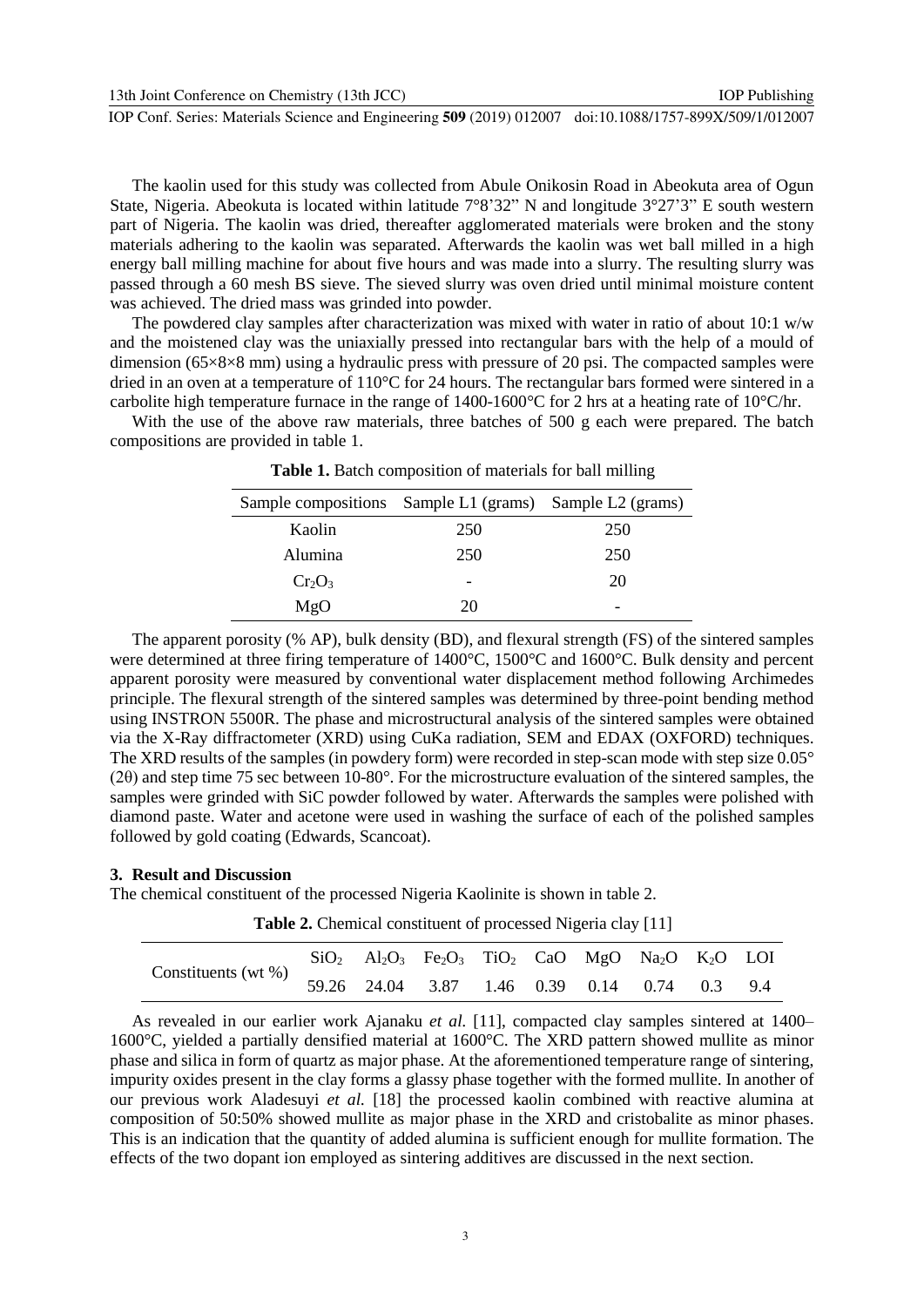#### *3.1. Effect of Chromium oxide doping in Mullite synthesis*

*3.1.1. Physico-mechanical properties of Cr3+ doped mullite aggregate.* The apparent porosity, bulk density and flexural strength of the  $Cr_2O_3$  doped and undoped synthesized mullite aggregate crystals were determined at three firing temperature of 1400°C, 1500°C and 1600°C as shown in Fig. 1. The incorporation of ions of transition elements into mullite's interstices is controlled mainly by ionic radii, oxidation states and sintering condition [3]. Therefore, the incorporation of  $Cr<sup>3+</sup>$  ions into the mullite lattice will occur as a result of any of the aforementioned reasons. As a result of the large cationic size and high tetrahedral crystal field splitting parameters of most transition element there exist a preference for octahedral substitution in the mullite crystal lattice rather than tetrahedral substitution [1-3, 7].



**Figure 1.** Variation in (a) AP, (b) BD, and (c) MOR of sintered Cr2O3 doped samples at 1600°C temperature

The apparent porosity of the doped kaolin-alumina compacts decreased with increasing temperature, and across the three firing temperatures, the Cr-doped samples is less porous than the undoped mullite compact as shown in Fig.1. The reason for this can be explained on the basis of preferential substitution of  $Al^{3+}$  by  $Cr^{3+}$  ion at the octahedral position as  $Cr^{3+}$  is likely to substitute  $Al^{3+}$  in the crystal structure of the synthesized mullite to form  $CrO<sub>6</sub>$  octahedral due to the smaller ionic radius of  $Cr<sup>3+</sup> (53.5)$  as against that of  $Al^{3+}$  (73.5). Also, as the temperature approaches 1600°C densification is reaching completion with little or no glassy phase and cristobalite phase is present together with the mullite phase.

However, in Fig. 1, it was observed that doping with  $Cr<sup>3+</sup>$  does not improve the bulk density of the mullite aggregate across the sintering temperature. This may be as a result of inhomogeneous grain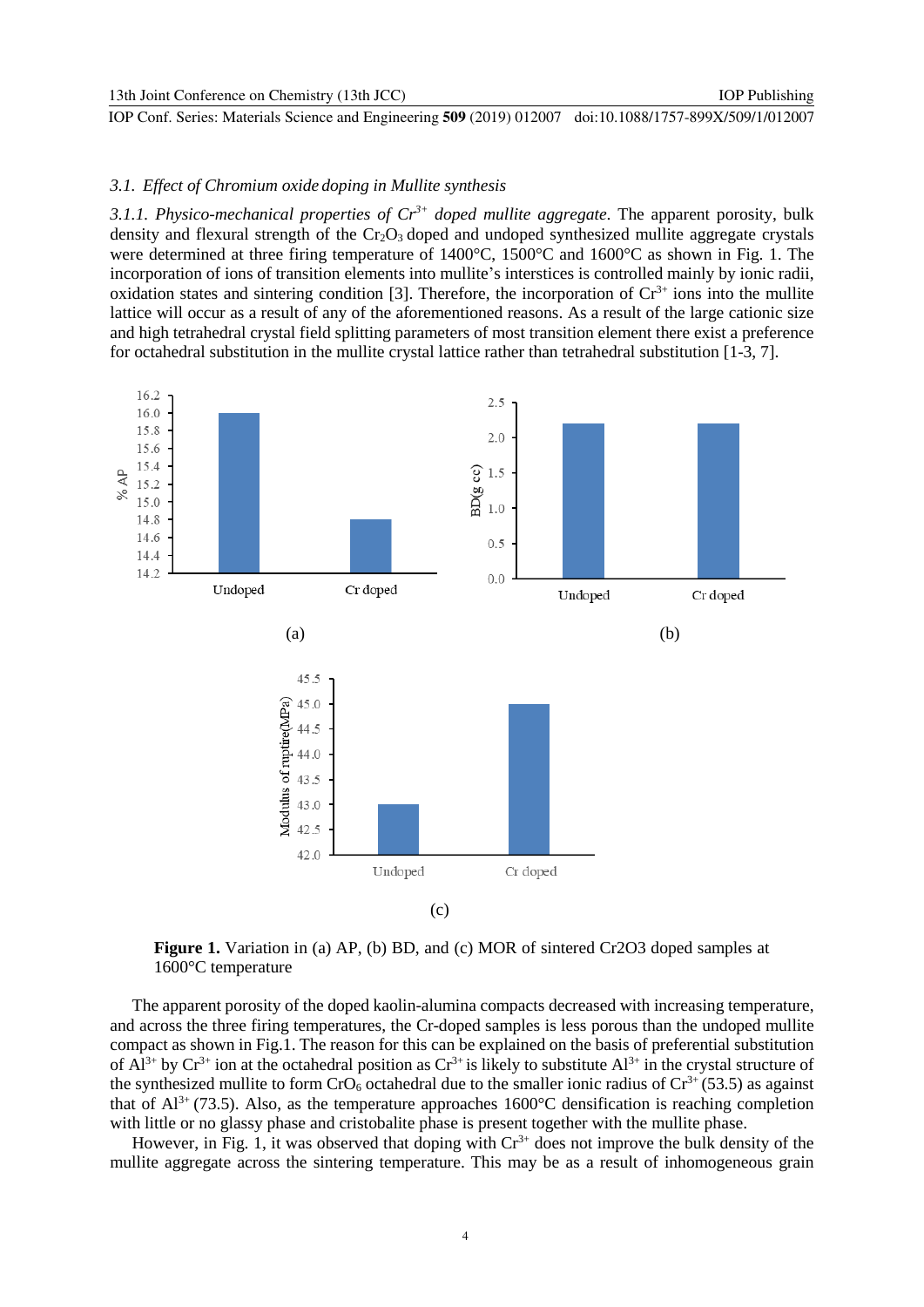growth during sintering. Also it may be due to the formation of  $Cr^{3+}$ - $Cr^{3+}$  cluster in the melt leading to the partial entry of  $Cr^{3+}$  ions into the interstices. The relatively high porosity value also shows inadequate densification.

At 1600°C, the modulus of rupture of the doped samples increased to about 45 MPa from 38 MPa. The increase in strength at  $1600^{\circ}$ C can be as a result high level of inter-diffusion of Al<sup>3+</sup> and Cr<sup>3+</sup> ions due to closeness in ionic radii of  $Cr^{3+}$  to that  $Al^{3+}$  and also as a result of the lower melting temperature of  $Cr_2O_3$  when compared to that of  $Al_2O_3$ . The presence of the  $Cr_2O_3$  in the melt causes a reduction in the amount of glassy phase at high temperature leading to increase in strength. Therefore, at 1600°C  $Cr^{3+}$  doping will result to an increase in strength in solid state sintered mullite.

*3.1.2. Microstructure and XRD Analysis of Chromium Doped Mullite Aggregate.* The SEM and EDAX Micrograph of chromium doped compacted samples at 1600°C are shown in Fig. 2 and 3 respectively.



**Figure 2.** SEM Micrograph analysis of  $Cr_2O_3$  doped L1 samples heated at 1600°C.



**Figure 3.** EDAX images of chromium-doped L1 samples at 1600°C heating temperature

The presence of well-formed solid structure of secondary mullite grains in the SEM micrograph (Fig. 2) is an indication of complete mullitisation at 1600°C. However, increased sintering temperature can also allow the formation of larger grain sizes and polygonisation of the mullite crystals [15].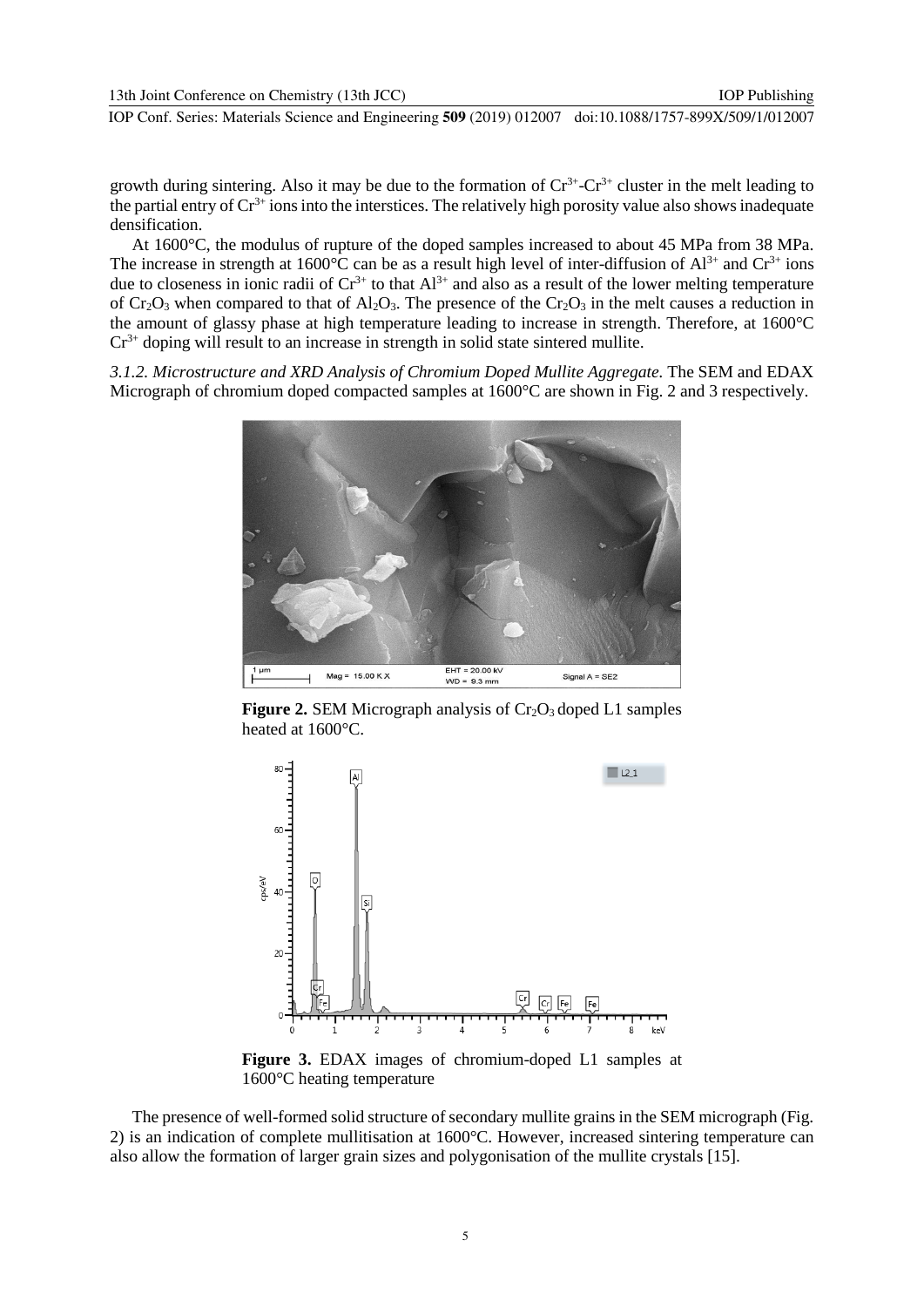IOP Publishing

IOP Conf. Series: Materials Science and Engineering **509** (2019) 012007 doi:10.1088/1757-899X/509/1/012007

It has been established by several authors that the incorporation and sintering behaviour of transition metals in sintered mullite is mainly determined by the oxidation state and the ionic radii of the dopant ion, the highest degree of incorporation is experienced by trivalent ions [1, 3, 7, 15]. Due to the closeness in ionic radii between  $Cr^{3+}$  and  $Al^{3+}$ , incorporation of chromium into the mullite lattice occurs mainly by  $Al^{3+}$  replacement [1]. These two aforementioned factors of ionic radii and oxidation state of chromium ion will definitely promote grain growth and ensure a high degree of mullitisation as observed in the SEM micrograph and XRD studies at 1600°C.

The presence of  $Cr^{3+}$  ions substituting  $Al^{3+}$  also reduces the viscosity of the melt during solid state sintering. Nucleation growth and microstructure development are controlled by low viscous phases in solid state sintering [7]. Another reason for the high level of mullite formation experienced in Chrome doped mullite can be attributed to the formation of  $Cr_2O_3-Al_2O_3-SiO_2$  system during sintering. The  $Cr_2O_3-Al_2O_3-SiO_2$  system have been found to have inherent characteristics that promote microstructure development and grain growth [1, 3, 7].

As shown in the XRD pattern (Fig. 4), it is evident that mullitisation has been completed at 1600°C as there was not any form of cristobalite, quartz or α-alumina in the XRD pattern. The degree of mullite formation was also very high, about 94.48%, that is a difference of about 35% more than that of the undoped sample. Also, the peak splitting around  $2\theta$  (26) indicates a transformation from the primary mullite to secondary mullite. This is also corroborated in the SEM micrograph in Fig. 2 which clearly shows the presence of secondary mullite. In addition, the peaks of the doped mullite were more intense indicating crystallinity of the doped mullite.



**Figure 4.** XRD pattern of undoped and Cr<sub>2</sub>O<sub>3</sub> doped (L1) Clay-alumina samples sintered at 1600°C temperature.

Mullite formation via solid state reaction sintering, takes place through dissolution-precipitation reaction mechanism. In this mechanism,  $A_1O_3$  atoms dissolves in the already co-existing SiO<sub>2</sub> liquid (due to their lower melting point) until a critical  $Al_2O_3$  concentration is attained [19, 20]. On attainment of this critical concentration of  $Al_2O_3$  a reduction in viscosity of the melt is experienced due to the presence of  $Cr<sup>3+</sup>$  ions thereby enhancing the rate of dissolution of alumina silica flux. The major increase in the rate of alumina dissolution is the reason for the major increase in the degree of mullitisation observed at 1600°C, when mullite formation is expected to have been completed. Another factor that may have contributed to the high degree of mullite formation in the  $Cr<sup>3+</sup>$  doped sample is due to the fact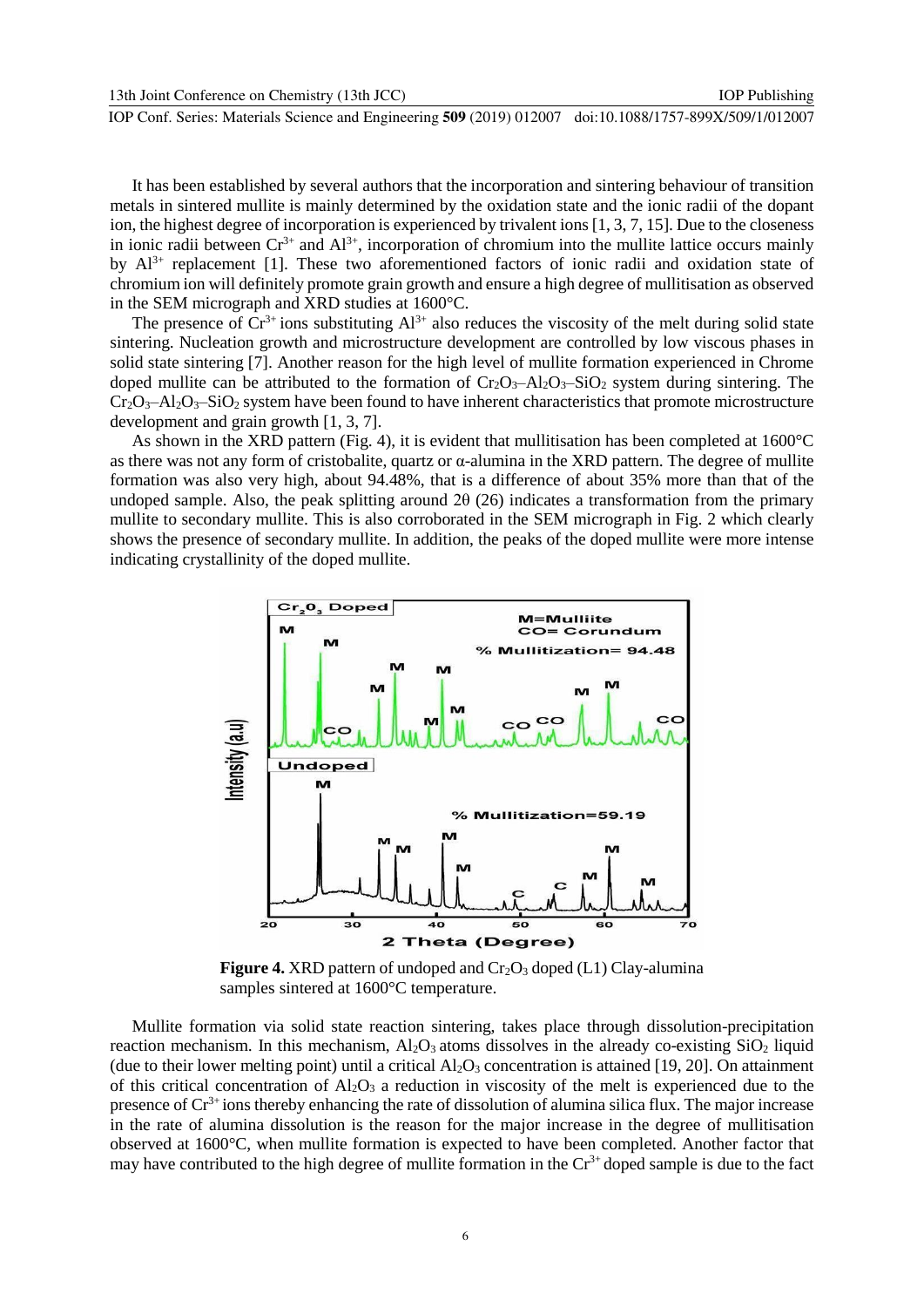IOP Publishing

IOP Conf. Series: Materials Science and Engineering **509** (2019) 012007 doi:10.1088/1757-899X/509/1/012007

that its oxidation state and atomic radii fits best with that of  $Al^{3+}$  [1]. As result there is ease of replacement of  $Al^{3+}$  in  $AlO_6$  octahedra by  $Cr^{3+}$  which in turn aid the inter-diffusion of  $Si^{4+}$  and  $Al^{3+}$ thereby accelerating grain growth of mullite.

#### *3.2. Effect of Magnesium oxide doping in Mullite synthesis*

*3.2.1. Physico-mechanical properties of MgO doped mullite aggregate.* Fig. 5 illustrates the variation in porosity, bulk density, linear shrinkage and modulus of rupture of the MgO doped and undoped synthesized mullite compacts at the sintering temperature 1600°C. The porosity of the undoped compacts did not show any appreciable difference across the three sintering temperatures. This is an indication of poor densification of the mullite aggregates.



**Figure 5.** Variation in (a) AP, (b) BD and (c) MOR of sintered MgO doped (L2) samples at 1600°C.

However, there was a significant difference in the apparent porosity of the doped compacts. The porosity of the Mg doped compacts reduced drastically at sintering temperature of 1600°C. At 1600°C the apparent porosity was reduced to 9% as against 30% observed in the undoped compact. The reduction in the apparent porosity values shows that Mg ions contributed to the reduction in the amount of pores. This reduction in porosity is may be as a result of spinel formation during incorporation of  $Mg^{2+}$  ions into the mullite structure as shown in the phase evolution and microstructure.

There was no appreciable increase in the bulk density of the MgO doped at 1600°C sintering temperature. This is an indication that addition of MgO does not really add to the densification of the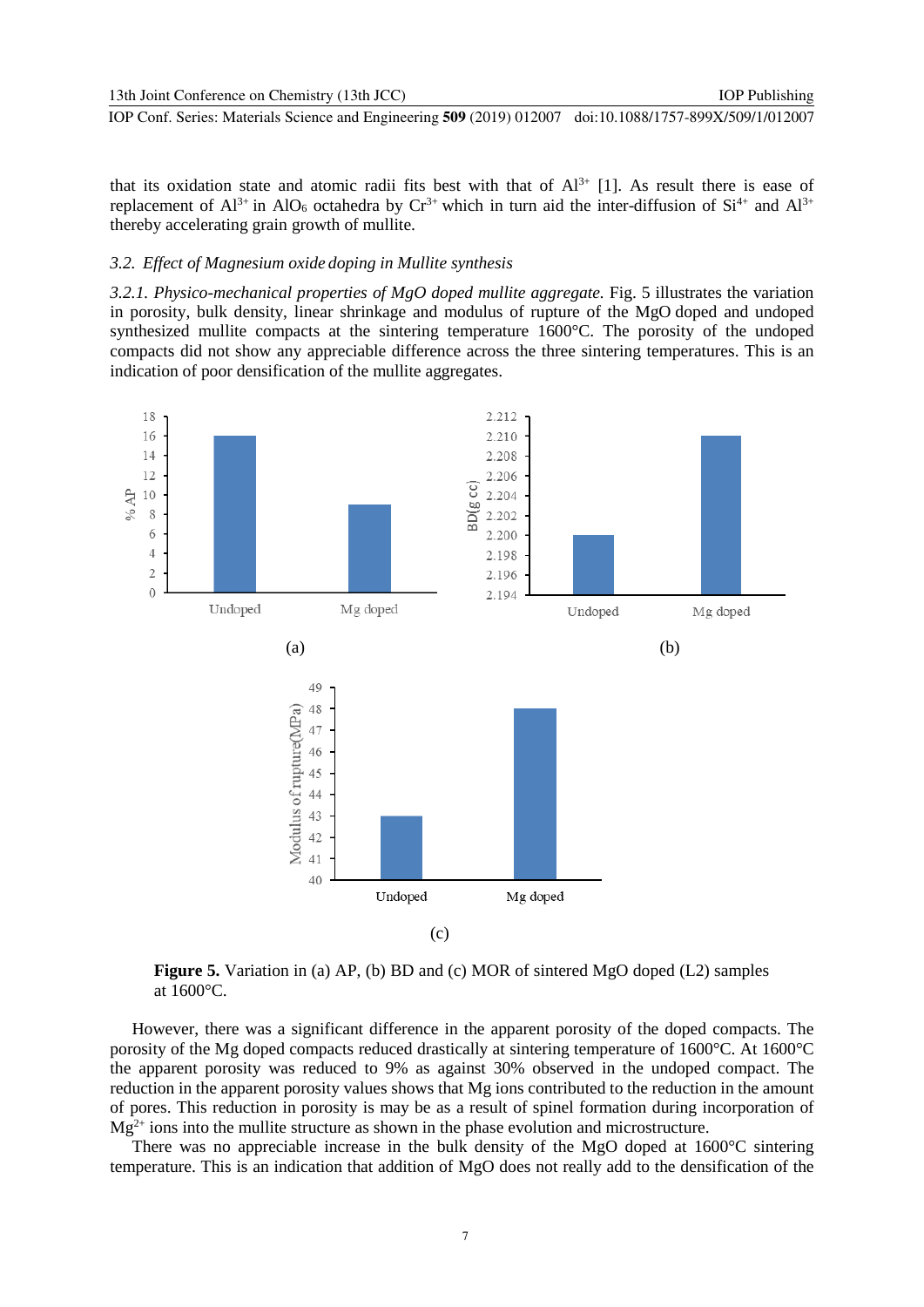mullite aggregate at 1600°C. Kong *et al.* [21] in their study also observed that although MgO doping promotes anisotropic grain growth but does not really enhance densification during mullite synthesis. As shown in Fig. 5, the modulus of rupture of the MgO doped increased acrossthe sintering temperature. At 1600°C the Strength of the MgO doped compact increased (45 MPa) compared to the undoped compact (38 Mpa). The increase in strength can be due to the reduction in the amount of pores and better densification of the compact. It could also be as a result of the interlocking and bonding of the mullite grains. MgO incorporation in mullite is most effective between 0.1–5% addition [22]. Therefore, addition of 4% MgO as carried out in this study will have maximum incorporation into the mullite's interstices. Kong *et al.* [21] also observed that MgO addition at maximum incorporation forms a very dense spinel of MgO-Al2O3-SiO2. The MgO doped sample exhibited better physico-mechanical property when compared to the  $Cr_2O_3$  doped sample. The reason for this can be explained on the basis of spinel formation as shown in the XRD.

*3.2.2. Phase Identification and Microstructural study of MgO Doped Mullite Aggregate.* The SEM and EDAX spectrum of MgO doped samples are shown in Fig. 6 and 7 respectively at 1600°C.



**Figure 6.** SEM Micrograph analysis of MgO doped L3 samples heated at 1600°C



**Figure 7.** EDAX images of MgO doped L1 samples at 1600°C heating temperature.

At 1600°C sintering temperature, the morphology of the mullite changed from equiaxed to acicular indicating the presence of more secondary mullite grains. The formation of mullite via solid state sintering is determined by the dissolution-precipitation mechanism [3, 18, 21]. During the process of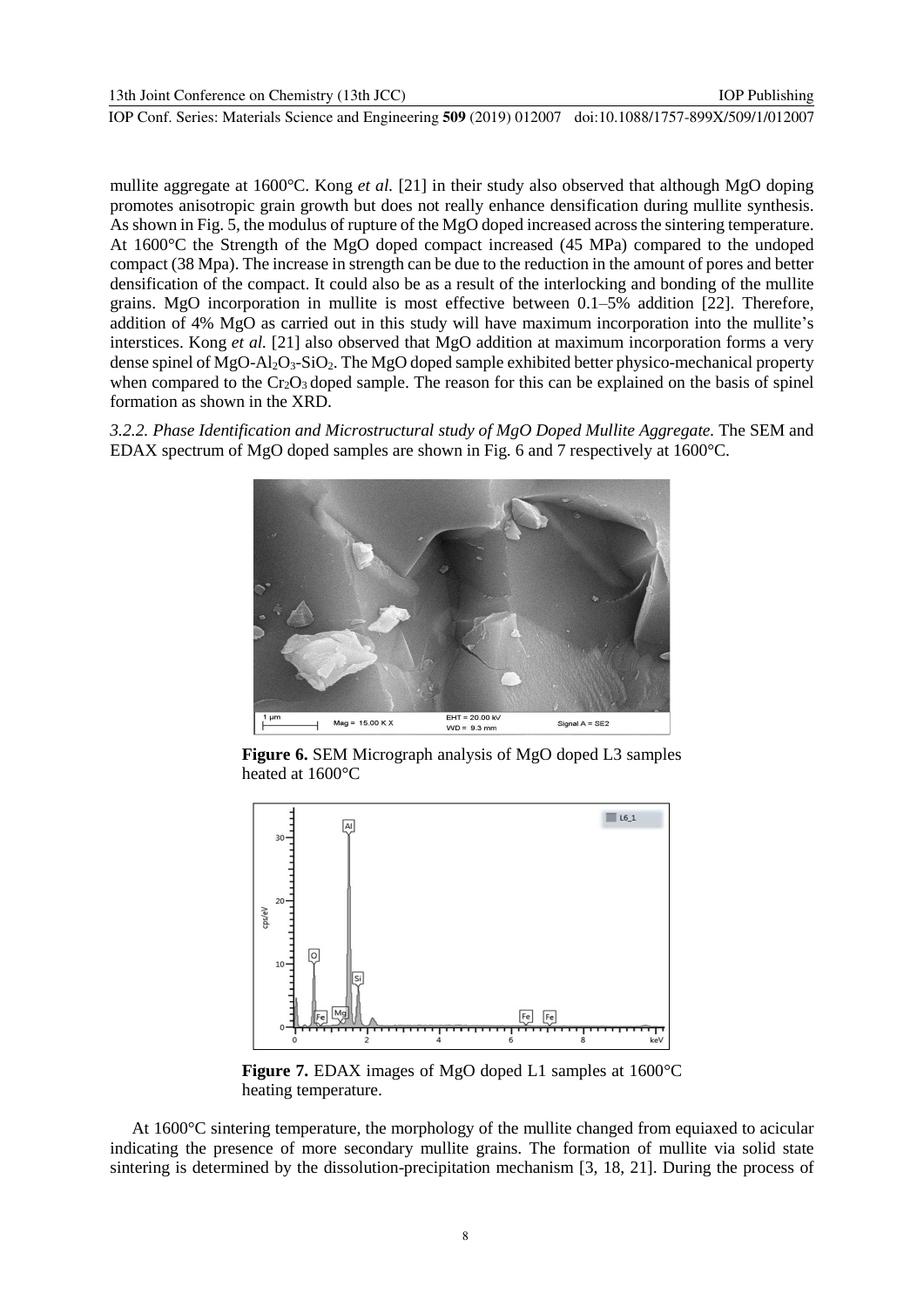sintering, SiO<sub>2</sub> liquid layer is first formed due to its lower melting point followed by the dissolution of the alumina rich layer. Crystallisation into mullite follows as the alumina reaches a critical level. The presence of this liquid layer enhances sintering and densification. This phenomenon is known as the viscous transient flow sintering. However, if densification takes place after mullitisation, whiskers are formed. If the reverse takes place, densed equiaxed grains will be formed [21]. In other to ensure continuous mullitisation after densification, the raw materials are subjected to very high temperature so as to ensure continuous dissolution of alumina in the liquid layer. The continuous dissolution of  $A_2O_3$ will therefore lead to continuous grain growth and effective mullitisation.

High energy ball milling can reduce the reacting starting materials used in solid state to the nearest minimum, even up to the nano scale. This reduction in size of the starting materials to the nano scale can achieve mullite formation at a lower temperature, below that which is required for densification [23]. Therefore, mullitisation can be achieved at a much lower scale during solid state sintering when the particle size of the starting precursors is reduced to the nanometer scale. The MgO–Al<sub>2</sub>O<sub>3</sub>–SiO<sub>2</sub> system formed when kaolin-alumina compacts are doped with  $Mg^{2+}$  ions from MgO behave in a like manner as the high energy ball milled  $\overline{Al_2O_3-SiO_2}$  system [21]. This is therefore the reason for the similarity in the microstructure of both MgO doped and undoped samples and also the reason for the relatively high level of the degree of mullitisation observed for MgO doped samples in this particular study despite the relatively large atomic size of  $Mg^{2+}$  ions.

Fig. 8 shows the XRD pattern of undoped and MgO doped 50:50 kaolin-reactive alumina sintered compacts at 1600°C. Both of the XRD patterns have mullite has the major phase with no trace of cristobalite or α-alumina.



**Figure 8.** XRD pattern of MgO doped and undoped mullite aggregate.

This is an evidence that mullitisation has been completed at 1600°C and with raw material ratio of 50:50 kaolin-reactive alumina. Almost a single phase mullite was achieved. The splitting of peaks was observed around (2θ) 26° for both the doped and undoped samples. It was however more prominent for the doped sample. This splitting peak might be as a result of abrupt mullite composition change from primary mullite  $2\text{Al}_2\text{O}_3$ . SiO<sub>2</sub> (aluminium rich) to secondary mullite  $3\text{Al}_2\text{O}_3$ . 2SiO<sub>2</sub> [10, 23]. In addition, observed in the doped sample is the presence of  $MgO-Al_2O_3$  spinels. The spinel is mainly magnesium aluminate. From the MgO-Al<sub>2</sub>O<sub>3</sub>-SiO<sub>2</sub> phase system, MgO has the ability to produce Mg-Al spinel at very high temperature [24]. Meanwhile in aluminosilicates, when the peritectic point (1587°C) is exceeded, the equilibrium phases observed are mullite,  $\alpha$ -alumina and a liquid phase. There is usually no occurrence of spinel above 1587°C according to the phase diagram [24]. Therefore, the occurrence of spinel as seen in the XRD pattern of Fig. 8 could have been as a result of the devitrification of the liquid phase during the cooling of the samples. Studies have however shown that mullite grain growth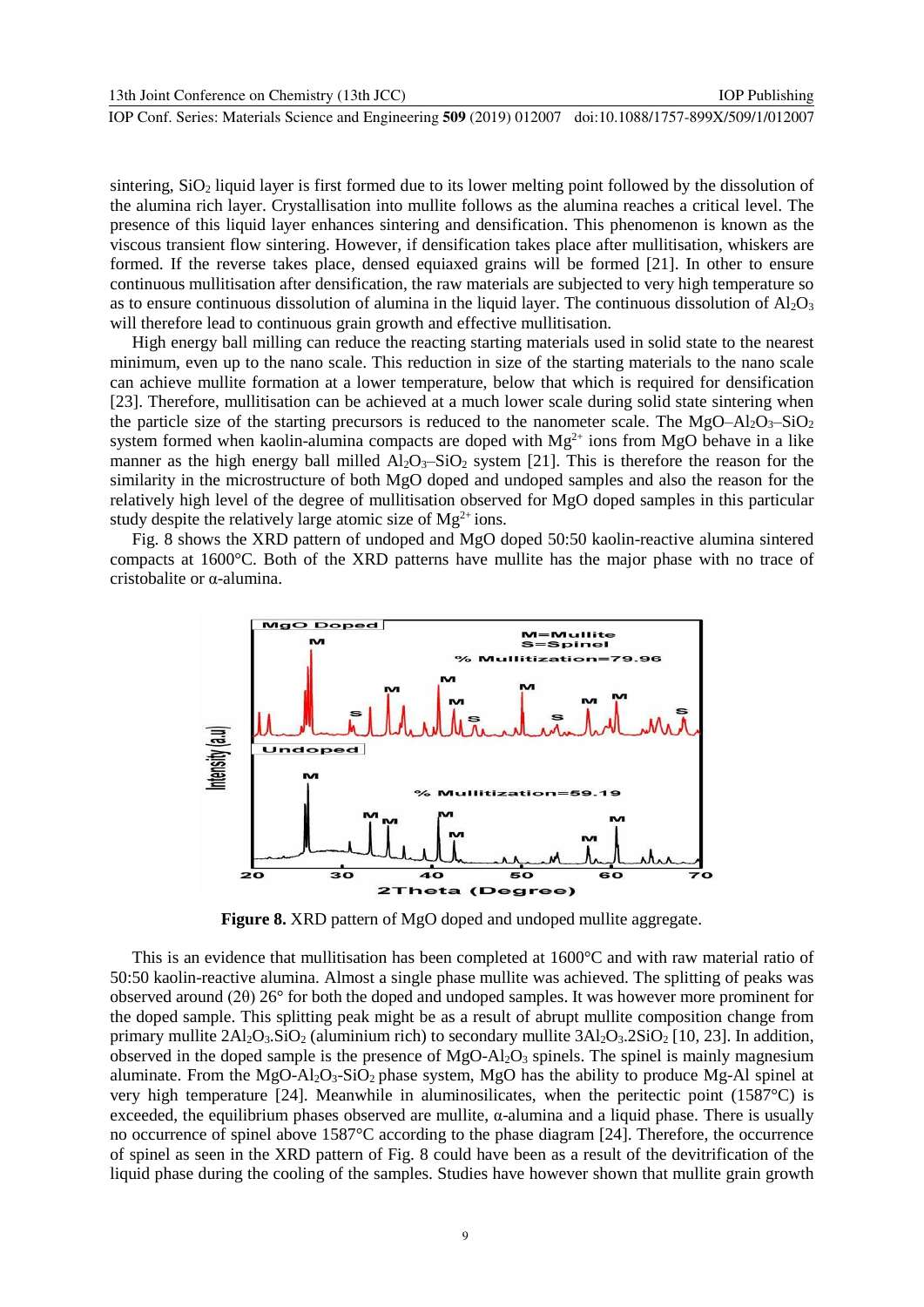is enhanced during devitrification and entrapment of precipitates [10, 25]. This is the reason for the 35% increase in mullitisation observed upon doping with MgO (4%).

In addition, the spinel formation as observed in the XRD may also be as result of the difficulty experienced in the inter-diffusion of  $Mg^{2+}$  and  $Al^{3+}$  ions due to the former's relatively large ionic size, thereby leading to the formation of magnesium aluminate  $(MgAIO<sub>6</sub>)$  alongside the mullite. However, the presence of this spinel causes a decrease in viscosity in the melt during sintering which in turn causes an increase in the liquid phase. This increase in liquid phase observed promotes grain growth and increases the aspect ratio of the formed mullite and also increase the amount of mullite formed as shown in the XRD (Fig. 8).

## **4. Conclusion**

Mullite was successfully synthesized via solid state sintering of Nigeria sourced Kaolin at 1400-1600°C. The presence of MgO and  $Cr_2O_3$  dopants positively affected the degree of mullitisation of the sintered mullite. The presence of these additives also improve the physico-mechanical properties of the sintered mullite owing to enriched microstructure and positive phase evolution. However, the MgO doped sintered mullite showed better mechanical properties when compared to the  $Cr_2O_3$  doped mullite owing to spinel formation as observed in the phase composition.

#### **Acknowledgement**

The authors are grateful to the Head of Unit, Ceramic Engineering, Calcutta University for the analysis of the samples. We also express our profound gratitude to the Management of Covenant University for giving the enabling environment for the completion of this research work.

#### **References**

- [1] Schneider H, Fischer R X and Schreuer J 2015 Mullite: crystal structure and related properties *J. Am. Ceram. Soc.* **98** 10 2948-67
- [2] Anggono J 2005 Mullite ceramics: its properties structure and synthesis *Jurnal Teknik Mesin* **7** 1 1-10
- [3] Schneider H, Schreuer J and Hildmann B 2008 Structure and properties of mullite—a review *J. Eur. Ceram. Soc.* **28** 2 329-44
- [4] Sahnoune F, Chegaar M, Saheb N, Goeuriot P and Valdivieso F 2008 Algerian kaolinite used for mullite formation *Appl. Clay. Sci.* **38** 3-4 304-10
- [5] Sainz M, Serrano F, Amigo J, Bastida J and Caballero A 2000 XRD microstructural analysis of mullites obtained from kaolinite–alumina mixtures *J. Eur. Ceram. Soc.* **20** 4 403-12
- [6] Jide A 2014 Kaolin mineral material for automobile ceramic brake pad manufacturing industry *Int. J. Technol. Enhancements Emerg. Eng. Res.* **2** 3 84-8
- [7] Schneider H, Okada K, Pask J A and Rahman S 1994 *Mullite and mullite ceramics*: J. Wiley New York)
- [8] Pask J A and Tomsia A P 1991 Formation of Mullite from Sol‐Gel Mixtures and Kaolinite *J. Am. Ceram. Soc.* **74** 10 2367-73
- [9] Aksay I A and Wiederhorn S M 1991 Symposium for Mullite Processing, Structure, and Properties *J. Am. Ceram. Soc.* **74** 10 2341-
- [10] Chen Y-F, Wang M-C and Hon M-H 2004 Phase transformation and growth of mullite in kaolin ceramics *J. Eur. Ceram. Soc.* **24** 8 2389-97
- [11] Ajanaku K, Aladesuyi O, Mousumi P and Swapan K D 2016 Evaluation of Nigerian source of kaolin as a raw material for mullite synthesis *Oriental Journal of Chemistry* **32** 3 1571-82
- [12] Chen N C and Chen D 2005 Mullite Composite Phase Nanocrystalline from High-silica Kaolin under Normal Pressure and Temperature: An Experimental Study *Key Engineering Materials* **280** 1157-60
- [13] Rezaie H, Rainforth W and Lee W 1997 Mullite evolution in ceramics derived from kaolinite, kaolinite with added α-alumina, and sol-gel precursors *British ceramic transactions* **96** 5 181-